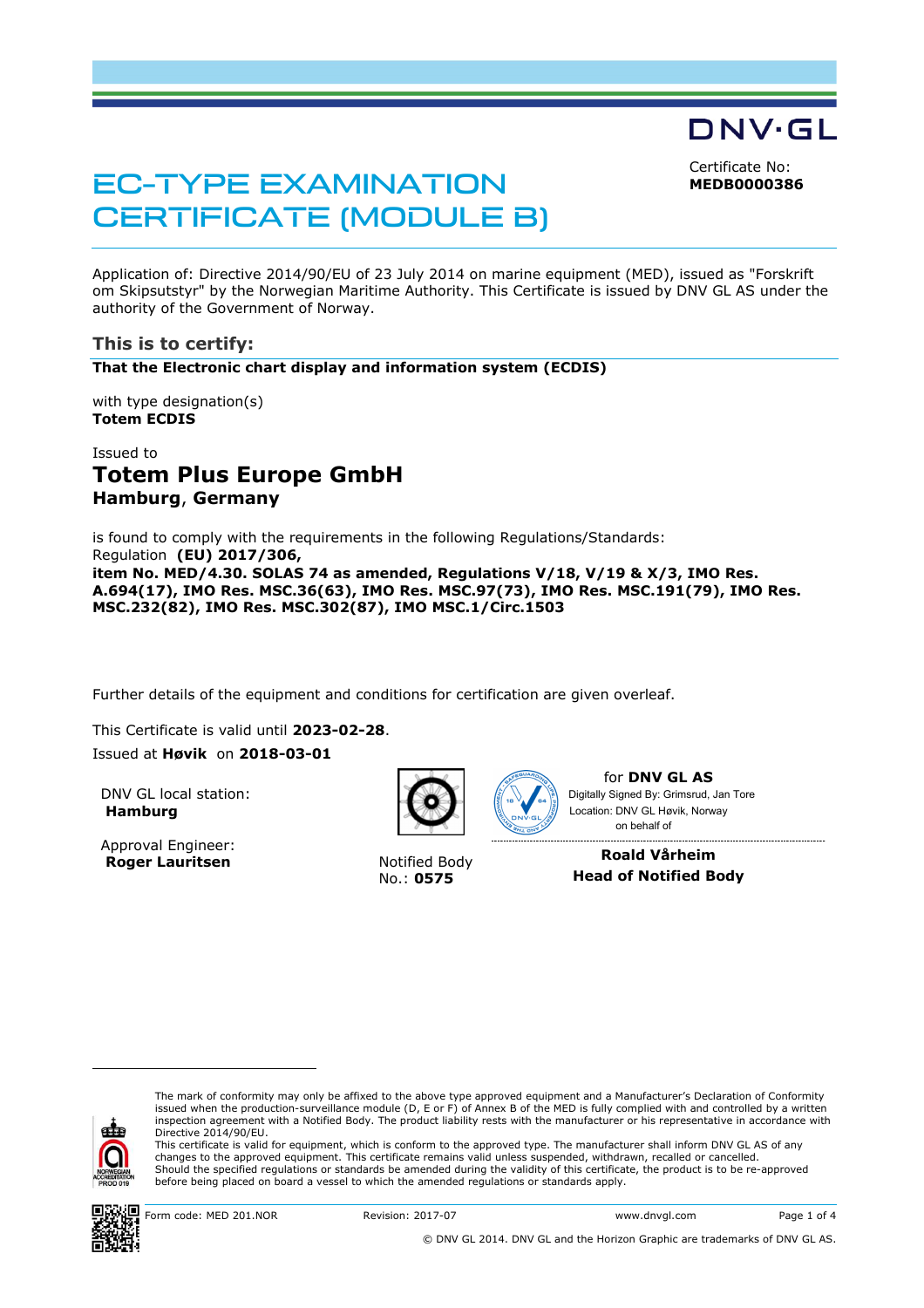Job Id: **344.1-000706-7**  Certificate No: **MEDB0000386**

### **Product description**

Totem ECDIS is consisting of the following components:

| <b>Hardware Unit:</b>   | <b>Description:</b>                                                    |           |  |  |
|-------------------------|------------------------------------------------------------------------|-----------|--|--|
| Main Processing unit    | Totem PC TPC 1.3                                                       | Protected |  |  |
|                         | Main Cabinet VDR1.1/1.2 or VDR1.3 for bulkhead<br>$\bullet$<br>mounted |           |  |  |
|                         | I/O-card: COM PCI 8P (RS485)<br>$\bullet$                              |           |  |  |
|                         | I/O Serial card: ADAM 4510S and/or IRV-01<br>$\bullet$                 |           |  |  |
| Keyboard                | Compag KB 9965<br>Protected                                            |           |  |  |
| Mouse                   | HP/Compag PS/2<br>Protected                                            |           |  |  |
| Monitor $1$ )           | JH19T14 or                                                             | Protected |  |  |
|                         | JH 23T14 or                                                            |           |  |  |
|                         | HD 24T21 or                                                            |           |  |  |
|                         | HD 26T21 or                                                            |           |  |  |
|                         | HD 24T22 or                                                            |           |  |  |
|                         | HD 26T22                                                               |           |  |  |
| Serial interface:       | In console<br>COM PCI 8P RS485                                         |           |  |  |
| <b>Connection Box</b>   | <b>ADAM 4520</b><br>In console                                         |           |  |  |
| Alarm Panel             | ALP3.1<br>Protected                                                    |           |  |  |
| Cable(RS485)            | Shielded twisted pair, -length <1.5 m<br>Protected                     |           |  |  |
| Cable(Ethernet)         | Shielded CAT5, -length <7 m<br>Protected                               |           |  |  |
| Software module:        | <b>Description:</b>                                                    | SW Ver.   |  |  |
| <b>Totem ECDIS</b>      | <b>ECDIS</b> application software                                      | 3.0.x     |  |  |
|                         | IHO presentation library                                               | 4.0.x     |  |  |
| C-MAP SDK               | Software Development Kit supplied by C Map<br>6.0.5                    |           |  |  |
| <b>Operating System</b> | Windows XP professional<br>SP.3                                        |           |  |  |

*1) Connected to main processing unit by use of DVI-D interface 2) An additional software module* 

# **Application/Limitation**

• The Totem ECDIS must be installed and commissioned in accordance with the drawings and descriptions of the Totem ECDIS Installation Manual.

eToken<sup>2)</sup> CardDOS/M4(PRO) CONVERTERING CONVERTERING CONVERTERING CONVERTERING CONVERTERING CONVERTERING CONVERTE

- A dual installation of Totem ECDIS may comply with the SOLAS requirements for an ECDIS including back-up arrangements.
- The Totem ECDIS may optionally be connected to AIS and Radar for reception of target information.
- The Totem ECDIS may optionally be connected to NAVTEX for Maritime Safety Information (MSI).
- The Totem ECDIS may optionally be setup with COLREG Decision Support Tool (COLREG DST)

V3.0.116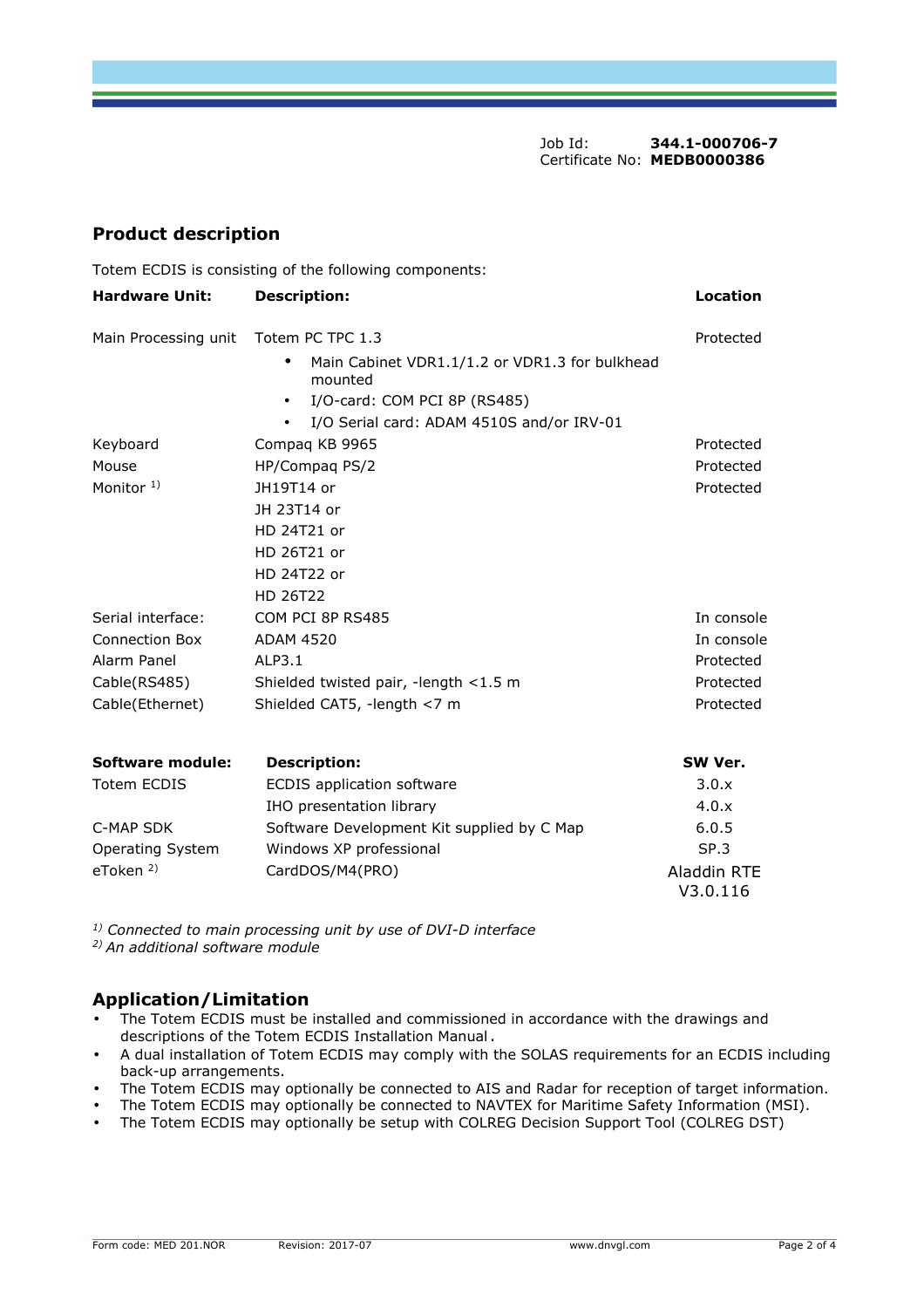Job Id: **344.1-000706-7**  Certificate No: **MEDB0000386**

|                        | Type examination documentation          |                |                                                                                     |
|------------------------|-----------------------------------------|----------------|-------------------------------------------------------------------------------------|
| <b>DNV</b><br>GL<br>No | Doc. Ref.                               | Rev.           | <b>Description</b>                                                                  |
| 86                     | A-13516                                 |                | Certificate: DNV, Maritime Multi Displays and Standard Displays -<br>Series X       |
| 71                     | A-12836                                 |                | Certificate: DNV, TFT Displays JH19T14/JH23T14                                      |
| 107                    | MRA0000016                              |                | Certificate: DNVGL, Monitors HD 24T22 MMD, HD 26T22 MMD                             |
| 52                     |                                         | 2.4            | Manual: Totem ECDIS Installation Manual                                             |
| 98                     |                                         | V3.9           | Manual: Totem ECDIS user manual                                                     |
| 36                     | 4612/4300107/06/S3330<br>ed. 1.1        | 1.1            | Report, BSH, Flat Panel Display for use as Radar-ECDIS monitor -<br>JH 19T02 MMD E1 |
| 83                     | DOC101330-2                             |                | Report: Conformance test HD 24T21 MMD-MA4-FOGA                                      |
| 82                     | DOC101832-6                             |                | Report: Conformance test HD 26T21 MMD-MA4-FOGA-HW04                                 |
| 72                     | DOC100844-3                             | 1              | Report: Conformance test report 23T14+P690                                          |
| 46                     | DOC100496-1                             |                | Report: Conformance test report of JH19T14 for use in ECDIS and<br>Radar            |
| 20                     | 2002-3293 rev. 1                        | 1              | Report: DNV, Environmental testing of VDR-system                                    |
| 89                     | TE-TR-300610                            |                | Report: ECDIS COLREG approval test plan                                             |
| 81                     | DOC101254-2                             | 1              | Report: Hatteland GPU Similarity Report                                             |
| 111                    | DOC102352-2                             |                | Report: Hatteland, Conformance test report HD 24T22 MMD-<br>MA1-FAGA-ES_HTC02-DVI-D |
| 116                    | DOC102352-4                             |                | Report: Hatteland, Conformance test report HD 26T22 MMD-<br>MA1-FAGA-ES_HTC02-DVI-D |
| 108                    | DOC205967-1                             |                | Report: Hatteland, IEC62288 flicker test report HD24T22                             |
| 112                    | DOC205958-1                             | 5              | Report: Hatteland, Minimum brightness test of GDCX                                  |
| 69                     | TOTENV_IEC.17725-<br>2cor1.doc          | June,<br>2007  | Report: Hermon, IEC60945 Environment test, VDR 1.3                                  |
| 31                     | TOTENV_IEC.17725-1-<br>cor1             |                | Report: HL, 8-channel isolated RS-485 receiver, IRV-01 -<br>Environmental test      |
| 66                     | 11211070/TE-PT-301111                   |                | Report: IEC 61162-1 (2010) addtional tests                                          |
| 114                    | DOC205969-1                             |                | Report: IEC62288 flicker test report HD26T22                                        |
| 44                     | IRV_01IEC61162B.4.2<br>performance 13.1 |                | Report: IRV-01 isolating receiver test -61162 B4.2                                  |
| 33                     | 8712310820                              |                | Report: SII, 8-channel isolated RS-485 receiver, IRV-01 - EMC test                  |
| 17                     | 8412318922 Rev. 1                       | 1              | Report: SII, Totem Plus Computer TCP1.2                                             |
| 19                     | 8712339765                              |                | Report: SII, Totem Plus Computer TCP1.2                                             |
| 42                     | TE-TR-300608                            | $07 -$<br>2008 | Report: Totem ECDIS Performance Test Results                                        |
| 67                     | TE-TR-300609                            |                | Report: Totem ECDIS Performance test, IEC 61174 Ed.3 / IEC 62288                    |
| 80                     |                                         |                | Report: Totem ECDIS Performance Test, IEC61162-450 (2011) and<br>IEC61996 (2013)    |
| 100                    | TE-TR-300611                            |                | Report: Totem ECDIS type approval test plan (IEC tests)                             |
| 99                     | TE-TR-300612                            |                | Report: Totem ECDIS type approval test plan (IHO tests)                             |
| 102                    | TE-TR-300611                            |                | Report: Totem test report IEC 61174 Ed. 4 tests                                     |
| 101                    | TE-TR-300612                            |                | Report: Totem test report IHO S-52 and S-64                                         |

# **Type Examination documentation**